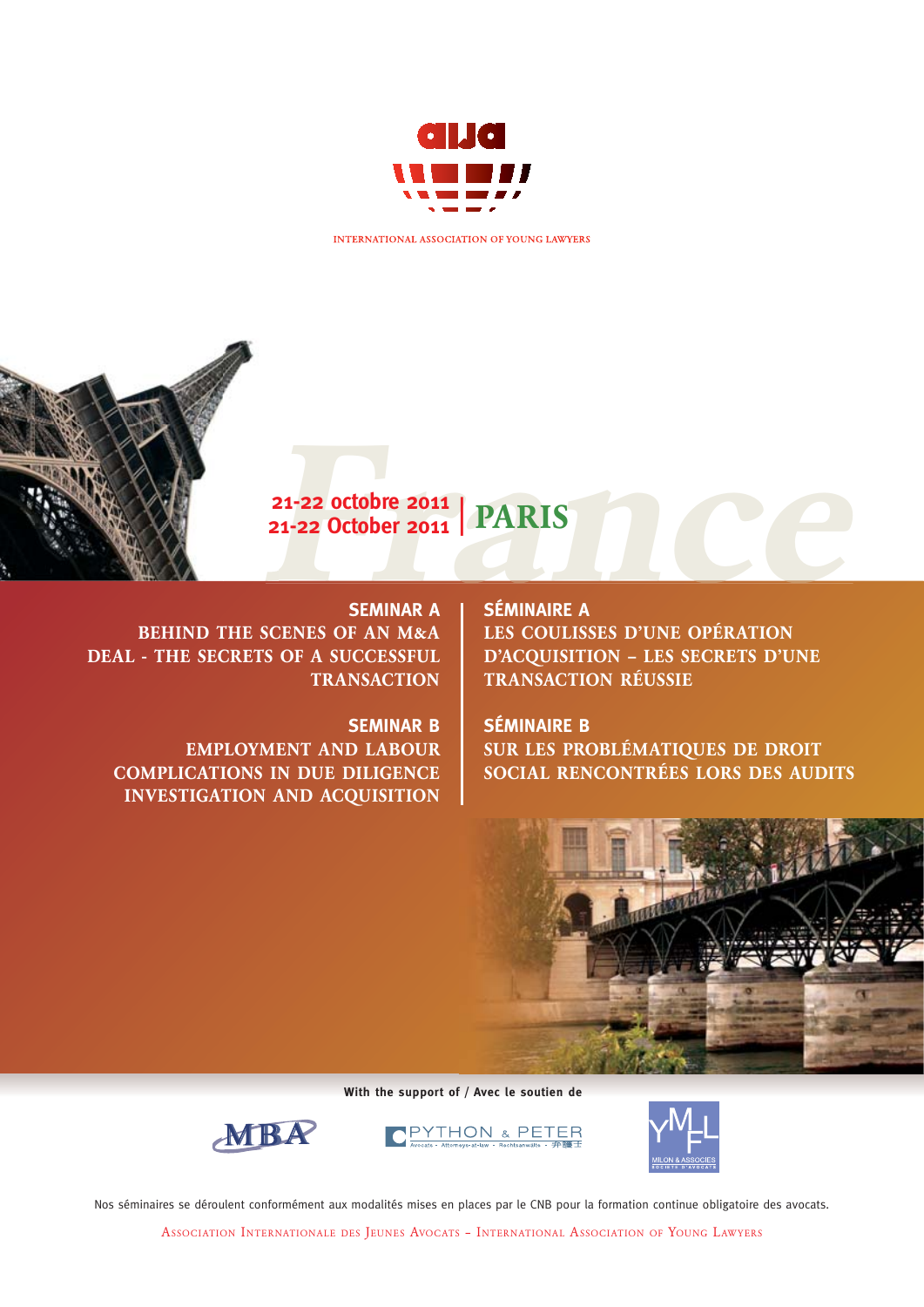

AIJA IS THE ONLY GLOBAL ASSOCIATION DEVOTED TO LAWYERS AND INHOUSE COUNSEL AGED 45 AND UNDER. AIJA, THROUGH A WIDE RANGE OF MEETINGS, SEMINARS, LAW COURSES AND ADVOCACY, PROMOTES PROFESSIONAL COOPERATION AND FRIENDSHIP AMONG YOUNG, CAREER BUILDING LEGAL PROFESSIONALS AROUND THE WORLD.

INTRIGUED BY ISSUES ON THE CUTTING EDGE OF INTERNATIONAL LAW? INTERESTED TO BUILD AN INTERNATIONAL PRACTICE? EAGER NOT ONLY TO BECOME PART OF A NETWORK OF THOUSANDS OF CAREER BUILDING LAWYERS AND INHOUSE COUNSEL FROM ALL OVER THE WORLD BUT ALSO, WITH A LITTLE EFFORT, TO BECOME THEIR FRIENDS? KEEN TO GO TO SEMINARS RUN BY ENTHUSIASTIC PROFESSIONALS WHO WILL SHARE THEIR IDEAS AND INVOLVE YOU IN DISCUSSIONS ON THE LATEST DEVELOPMENTS IN LAW AND BUSINESS? THEN AILA IS YOUR ASSOCIATION.

AIIA GIVES LEGAL PROFESSIONALS AN EXCELLENT OPPORTUNITY TO CONTRIBUTE TO IMPORTANT TOPICS CONCERNING THE PROFESSION IN AN INTERNATIONAL ENVIRONMENT. WITHIN AIJA, LAWYERS AND INHOUSE COUNSEL CAN SHARE VIEWS AND EXPERIENCES WITH OTHER COLLEAGUES FROM AROUND THE WORLD AND ENHANCE THEIR PROFESSIONAL SKILLS. WE FOCUS NOT ONLY ON LEGAL SKILLS BUT EQUALLY IMPORTANTLY ON CONTRIBUTING TO THE BROADER PROFESSIONAL DEVELOPMENT OF OUR MEMBERS WHICH IS OF PARAMOUNT IMPORTANCE TO THE 21ST CENTURY LAWYER AND INCLUDES NEGOTIATION AND MANAGEMENT SKILLS AND THE ABILITY TO WORK IN A MULTI-CULTURAL ENVIRONMENT. BY JOINING AIJA YOU WILL BENEFIT FROM THE INPUT OF AND DISCUSSIONS WITH COLLEAGUES ON AN EQUAL FOOTING. WE DO NOT "LECTURE" – WE "SHARE, LEARN AND BENEFIT".

DEFENDING THOSE PRINCIPLES, WHICH ARE AN INTRICATE PART OF THE LEGAL PROFESSION WORLDWIDE, AIIA IS ALSO COMMITTED TO THE DEFENCE OF HUMAN RIGHTS AND THE SOCIAL RESPONSIBILITY OF LEGAL PROFESSIONALS.

**Behind the scenes of an M&A deal – The secrets of a successful transaction**

#### **VDD, Put Call, Bankers, Auditors, Private equity companies… what is behind those words?**

Do we really know the expertise and roles of the various actors of an M&A transaction? How are lawyers perceived by the other professionals involved in such operations? Drafters? Pro-active actors federating the chain?

Transaction lawyers obviously get to meet these actors, at different stages of an M&A deal and need to understand their role in order to ensure efficient collaboration.

Managerial and human support during an acquisition: an unsuspected source of value creation and additional comfort.

Nearly 50 to 60% of acquisitions do not achieve their desired expectations! (DLA Piper, European M&A Survey 2007-2008.) Pitfalls and obstacles are notably linked to the demobilization of executive leadership teams and «integrated» management. Therefore, in addition to the legal practices and technical processes indispensible to any acquisition, what are the new managerial conditions that will ensure success and optimize the generated value? What are some key success factors to keep in mind and obstacles to avoid in order to succeed in strengthening management and mobilizing key players in an acquisition operation…?

Reality is often far removed from the desired ambition of the buyer and the acquisition process can prove to be a rocky road for both the integrated and the integrators. The final procedures are often «callous», unilateral and coercive with an emphasis too often resting on strictly technical and financial considerations. This results in the risk of the firm losing its management and destroying its value.

The purpose of this seminar is to bring together the different actors of an M&A deal in order to understand their work, optimize the business relationship, work in harmony together, at an early stage of the transaction, in one word facilitate the deal. This seminar will also address the conditions for mobilization and the involvement of leaders, managers and their teams during an acquisition process.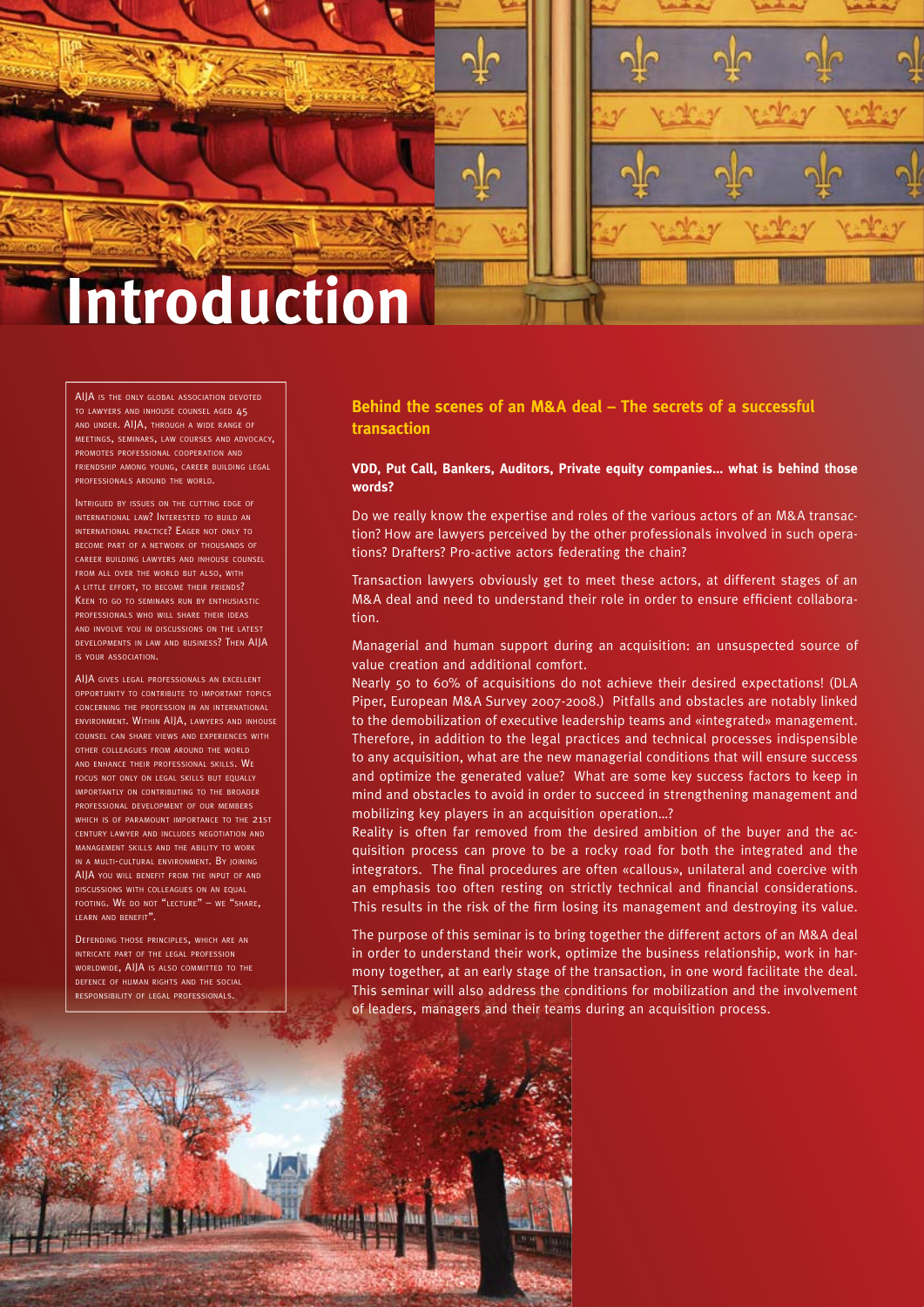# **Introduction**

**Les coulisses d'une opération d'acquisition – Les secrets d'une transaction réussie**

#### **VDD, Put, Call, mobilisation – banquiers, auditeurs, capital-investisseurs... que cachent ces mots ?**

Connaît-on vraiment les métiers et les rôles des nombreux acteurs impliqués dans une opération d'acquisiton & de cession d'entreprise? Quelle perception les professionnels intervenant dans ces opérations ont-ils du rôle de l'avocat? Rédacteurs? Acteurs pro-actifs, Fédérateurs ?

Les avocats spécialisés en M&A sont nécessairement appelés à rencontrer ces différents acteurs lors des différentes étapes de l'acquisition et à devoir comprendre leur métier pour collaborer efficacement avec eux.

L'accompagnement managérial et humain d'une acquisition est une source insoupçonnée de création de valeur et de chaleur supplémentaires !

Près de 50 à 60% des acquisitions ne donnent pas le résultat escompté ! (DLA Piper, European M&A Survey 2007-2008). Les écueils et les obstacles sont notamment liés à la démobilisation des équipes de direction et du management « absorbé ». Dès lors, en complément des pratiques légales et processus techniques indispensables à toute acquisition, quelles sont les nouvelles conditions managériales pour assurer le succès de l'opération et optimiser la valeur créée ? Quels sont les facteurs clefs de réussite à avoir en tête et les écueils à éviter pour réussir l'accompagnement du management et mobiliser tous les acteurs clefs d'une opération d'acquisition… ?

La réalité est souvent éloignée de l'ambition affichée de l'acquéreur, l'opération d'acquisition n'étant pas un long fleuve tranquille... Les démarches au final restent souvent "froides", unilatérales, coercitives avec une emphase trop souvent uniquement technique et financière. Le risque de « perdre » le management de l'entreprise et de détruire de la valeur devient donc réel …

L'objectif de ce séminaire est de se faire rencontrer les différents intervenants d'une opération d'acquisition & de cession pour comprendre leur métier, optimiser la relation professionnelle, mieux travailler avec eux, et ce le plus en amont possible de l'opération, en un mot faciliter le succès de la transaction. Ce séminaire abordera les conditions de mobilisation et d'implication des dirigeants, des managers et de leurs équipes dans une opération d'acquisition.

L'AIJA EST LA SEULE ASSOCIATION MONDIALE DE MOINS DE 45 ANS. À TRAVERS UN LARGE CHOIX PLAIDOYER, L'AIJA ENCOURAGE LA COLLABORATION ET L'AMITIÉ ENTRE LES JEUNES QUI FONT CARRIÈRE DANS LES PROFESSIONS JURIDIQUES DANS LE MONDE ENTIER.

不干点 土壤

DROIT INTERNATIONAL? INTÉRESSÉ PAR LA CRÉATION D'UN CABINET INTERNATIONAL? ENTHOUSIASTE <sup>À</sup> RÉSEAU DE MILLIERS D'AVOCATS OU DE JUR DÉMARRANT LEUR CARRIÈRE DANS LE MONDE ENTIER, MAIS DE FAIRE UN PETIT EFFORT POUR DEVENIR LEUR AMI? ATTIRÉ PAR DES SÉMINAIRES DONNÉS PAR DES EN DROIT DES AFFAIRES? L'AIJA EST VOTRE **ASSOCIATION.** 

L'AIJA DONNE AUX PROFESSIONNELS DU DROIT UNE EXCELLENTE OPPORTUNITÉ DE CONTRIBUER DANS IMPORTANTS QUI CONCERNENT LA PROFESSION. AU SEIN DE L'AIJA, AVOCATS ET JURISTES D'ENTREPRISES AVEC D'AUTRES COLLÈGUES DE PAR LE MON LES COMPÉTENCES LÉGALES MAIS AUSSI SUR DES DE GESTION ET L'APTITUDE <sup>À</sup> TRAVAILLER DANS TOUT AUSSI IMPORTANTS POUR LE DÉVELOPPEMENT PROFESSIONNEL DE NOS MEMBRES, ET QUI cat du 21ème siècle doit pouvoir gérer**. E**n REJOIGNANT L'AIJA, VOUS BÉNÉFICIEREZ DES IDÉES

TOUT EN DÉFENDANT CES PRINCIPES QUI FORMENT DE PAR LE MONDE, L'AIJA EST AUSSI UN ARDENT DÉFENSEUR DES DROITS DE L'HOMME ET DE LA JURIDIQUES.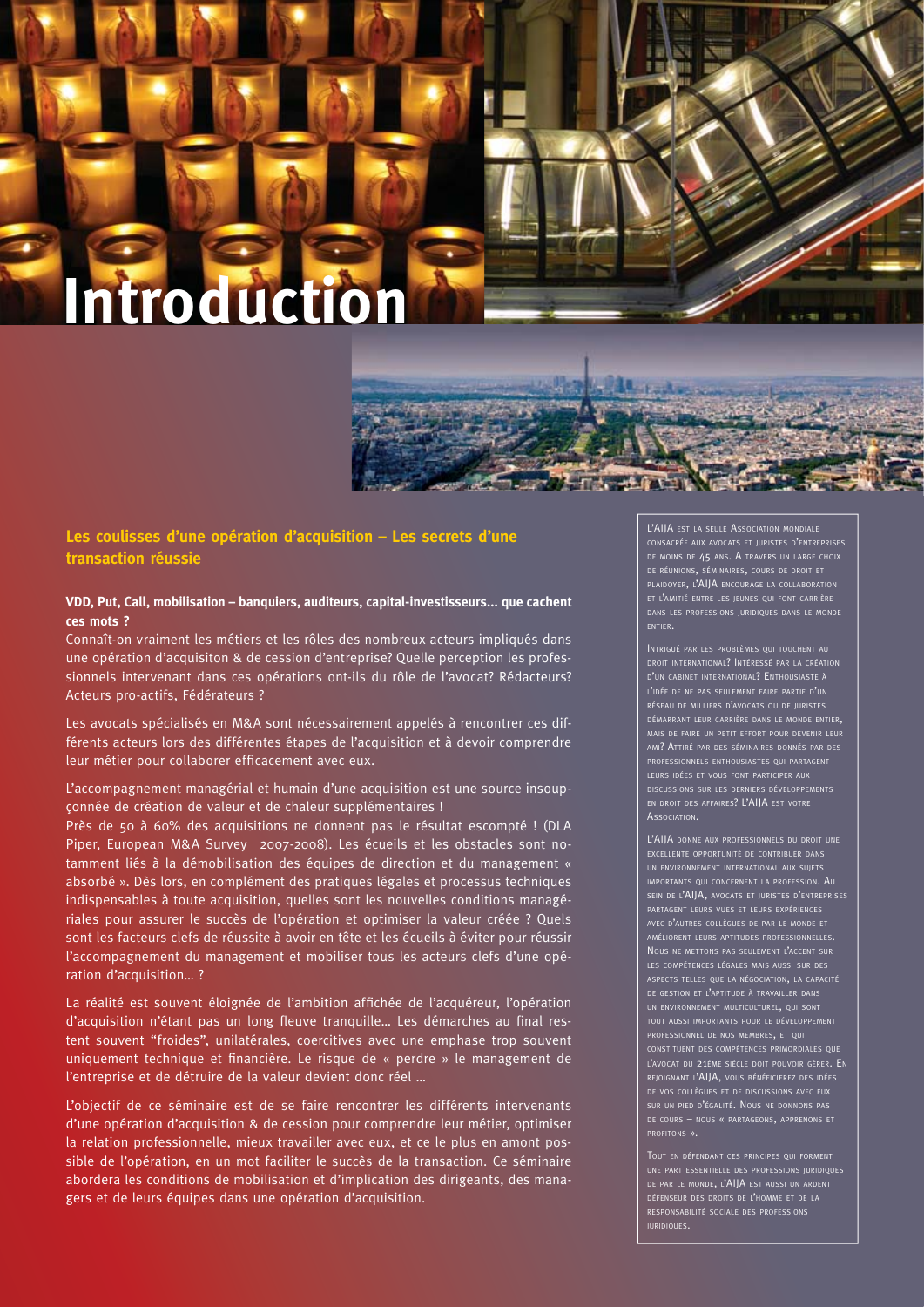## **Program**

**Behind the scenes of an M&A deal – The secrets of a successful transaction**

#### **Thursday, 20 October 2011**

*20.30 Welcome Cocktail - Meeting in the lobby of the Hotel Ducs d'Anjou, 1 Rue Sainte-Opportune - 75001 Paris*

#### **Friday, 21 October 2011**

- *8.30 Registration at the Maison du Barreau, 2-4 rue de Harley – 75001 PARIS*
- 9.00 **Introduction and Welcome Address Thierry Aballea**, Paris, France, on behalf of the President **Jean-Philippe Jacob**, AIJA M&A Commission President
- 9.20 The role of the financial banker before a purchase or **sell deal – preparing the transaction and of the persons involved – identifying the targets Jean-Philippe Favre**, Directeur Général, Nomura, Paris
- 10.10 **The vendor pre-due diligence (interest, purpose and scope of work) – A good way to speed up a transaction process and optimize the vendor position – Responsibility – independence of auditors Hervé Gohin**, Associé (Audit International), Grant Thorn-

ton, Paris

**Thierry Dartus**, Associé (Transaction Services), Grant Thornton, Paris

- *11.00 Coffee break*
- 11.30 The Investor's point of view The financial structure of **the operation (leverage – equity – debts…) – The share of performance Stéphane Perriquet**, Managing Partner, 21 Centrale Part-

ners, Paris 12.30 **Debates with the participants and concluding remarks**

- *13.00 Lunch at the Maison du Barreau*
- 14.00 **The preliminary documentation The NDA The letter of intent – The frame of negotiation Cristelle Albaric**, YMFL – Milon & Associés, Paris **Stefaan Deckmyn**, Partner, Loyens & Loeff, Bruxelles **Patrick Goudreau**, Lapointe Rosenstein Marchand Melançon, Montreal 14.45 **Valuation methods**
- **Technicalities of the principal elements of reference for the valuation of a company Sonia Bonnet-Bernard**, Associée gérante, Ricol Lasteyrie, Paris
- *15.30 Coffee break*

16.00 **EBITDA – goodwill – equity value – leverage – enterprise value – net debt – working capital requirements – WACC**  *<u>– discounted</u>* cash flow **Sonia Bonnet-Bernard**, Associée gérante, Ricol Lasteyrie,

Paris

17.00 **The negotiation strategy (preparing and succeeding the negotiation)**

**Severin Roelli**, Partner, Pestalozzi (Attorneys at law), Zürich

**Jean-Philippe Jacob**, Associé, Moisand Boutin & Associés, Paris

**Dr. Martin Imhof**, Rechtsanwalt, Heuking Kühn Lüer Wojtek, Düsseldorf

- 18.00 **Debate and discussion with participants**
- *20.30 Dinner at Le Bistrot de Paris, 33 rue de Lille 75007 Paris (20.00 Meeting in the lobby of the Hotel Ducs d'Anjou)*

#### **Saturday, 22 October 2011**

- *8.30 Registration at the Maison du Barreau*
- 9.00 **The contractual tools and the legal documentation (put – call – SPA – R&W) – Interaction between the various documentation and its adaptation to the time frame and constraints of the operation**

**Janneke Bakker**, Holland Van Gijzen, Rotterdam **Jeppe Buskov**, Partner, Kromann Reumert, Copenhagen **Jan-Willem van Rooij**, Partner, Loyens & Loeff, Rotterdam **Pieter Van den Broeck**, Liedekerke Wolters, Waelbroeck, Kirpatrick

- *10.00 Coffee break*
- 10.30 **Joint session with Labor seminar: To assist management in coping with change during the acquisition process**
	- **Is it possible to develop and preserve the very best relations with top management of the acquired company?**
	- **How to involve and deal with top management during the acquisition process and thereafter**
	- **How to create value by commitment and loyalty of managers before, during and after the transaction?**

**David Destoc**, Directeur Associé, OasYs Consultants, Paris **Roeland Hartman**, Partner, Holland Van Gijzen Advocaten en Notarissen LLP, Amsterdam

- 12.30 **Debate with participants and concluding remarks**
- *13.00 Lunch at Place Dauphine "Chez Paul"*
- *21.00 Dinner & Get-together (Optional) venue to be announced (20.30 Meeting in the lobby of the Hotel Ducs d'Anjou)*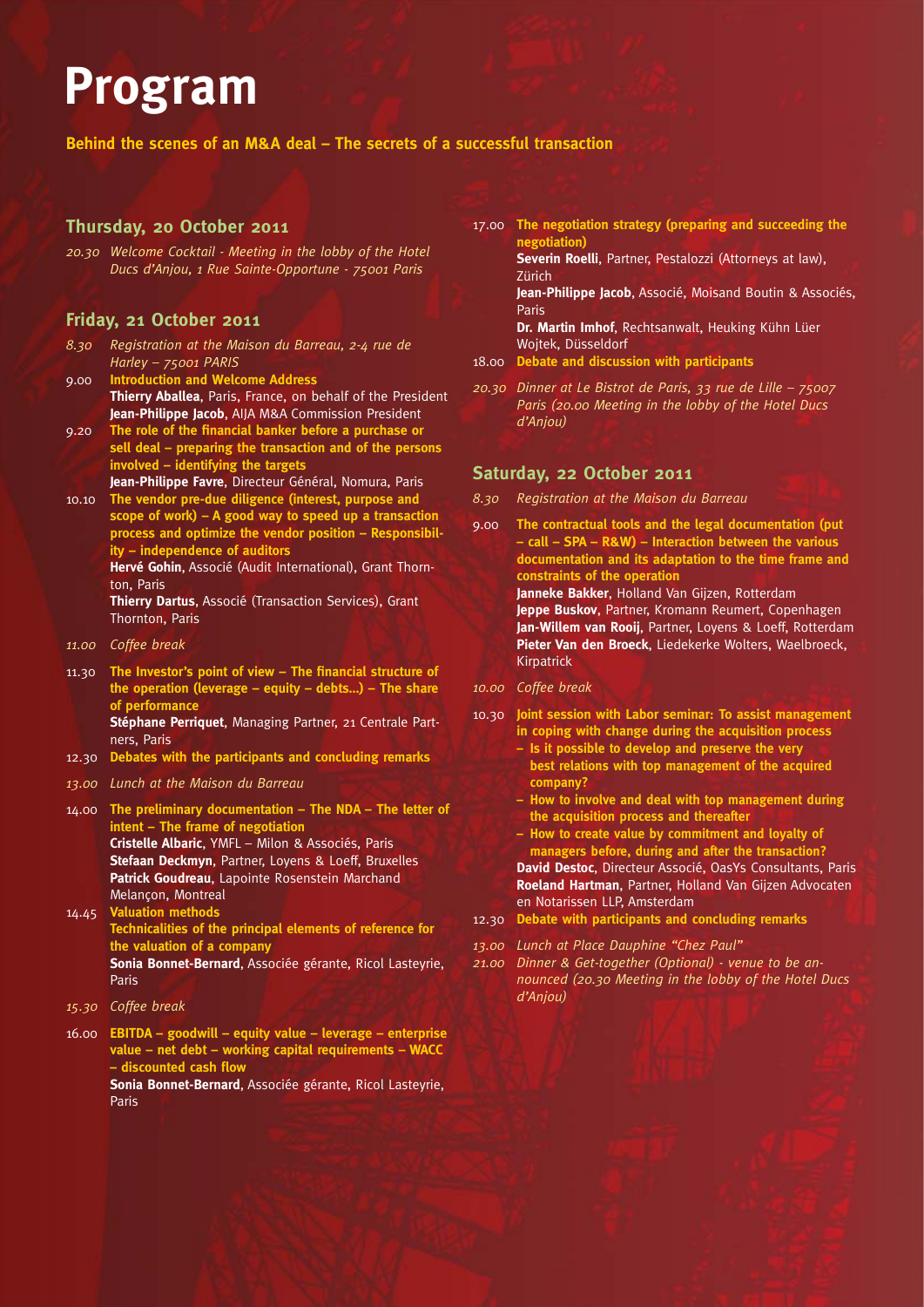### **Programme**

**Les coulisses d'une opération d'acquisition – Les secrets d'une transaction réussie**

#### **Jeudi 20 octobre 2011**

*20.30 Cocktail de bienvenue - Rendez-vous dans le hall de l'hôtel Ducs d'Anjou, 1 Rue Sainte-Opportune - 75001 Paris*

#### **Vendredi 21 octobre 2011**

- *8.30 Enregistrement à la Maison du Barreau, 2-4 rue de Harley – 75001 PARIS*
- 9.00 **Introduction et Mot de bienvenue Thierry Aballea**, Paris, France, au nom de la Présidente **Jean-Philippe Jacob**, Président de la Commission M&A de l'AIJA
- 9.20 **Le rôle de la banque d'affaires en amont d'une transaction d'achat ou de vente – La préparation de**  l'opération et des interlocuteurs - L'identification et la définition des objectifs et des ci
- **Jean-Philippe Favre**, Directeur Général, Nomura, Paris 10.10 **L'audit de pré opération (intérêt, objet et étendue des travaux – un moyen de faciliter la transaction et d'optimiser la position du vendeur – responsabilité de l'auditeur – l'auditeur est-il indépendant) Hervé Gohin**, Associé (Audit International), Grant Thornton, Paris **Thierry Dartus**, Associé (Transaction Services), Grant Thornton, Paris
- *11.00 Pause café*
- 11.30 La vision de l'investisseur la structuration financière de **l'opération (levier, fonds propres, dettes…) – Le partage de performance. Stéphane Perriquet**, Managing Partner, 21 Centrale

Partners, Paris

- 12.30 **Débat avec les participants et fin des travaux**
- *13.00 Déjeuner à la Maison du Barreau*
- 14.00 **La documentation préliminaire Accords de confi dentialité – Lettres d'intentions – Le cadre des négociations**

**Cristelle Albaric**, YMFL – Milon & Associés, Paris **Stefaan Deckmyn**, Partner, Loyens & Loeff, Bruxelles **Patrick Goudreau**, Lapointe Rosenstein Marchand Melançon, Montreal

- 14.45 **Les méthodes de valorisation Présentation technique des principaux éléments de référence d'une valorisation d'entreprise Sonia Bonnet-Bernard**, Associée gérante, Ricol Lasteyrie, Paris
- *15.30 Pause café*
- 16.00 **EBITDA goodwill valeur des fonds propres levier valeur d'entreprise – dette nette – Besoin en Fonds de Roulement – CMPC – flux futurs actualisés Sonia Bonnet-Bernard**, Associée gérante, Ricol Lasteyrie, Paris

17.00 **La stratégie de négociation (préparer et réussir une négociation)**

**Severin Roelli**, Partner, Pestalozzi (Attorneys at law), Zürich

Jean-Philippe Jacob, Associé, Moisand Boutin & Associés, Paris

**Dr. Martin Imhof**, Rechtsanwalt, Heuking Kühn Lüer Wojtek, Düsseldorf

- 18.00 **Débat avec les participants**
- *20.30 Dîner au Bistrot de Paris, 33 rue de Lille 75007 Paris (20.00 Rendez-vous dans le hall de l'hôtel Ducs d'Anjou)*

#### **Samedi 22 octobre 2011**

- *8.30 Enregistrement à la Maison du Barreau*
- 9.00 **Les outils contractuels et la documentation juridique (put – call – SPA – R&W) – Les interactions entre les différents documents – l'adaptation du processus juridique aux contraintes opérationnelles Janneke Bakker**, Holland Van Gijzen, Rotterdam **Jeppe Buskov**, Partner, Kromann Reumert, Copenhagen **Jan-Willem van Rooij**, Partner, Loyens & Loeff, Rotterdam

**Pieter Van den Broeck**, Liedekerke Wolters, Waelbroeck, Kirpatrick

- *10.00 Pause café*
- 10.30 **Séminaire conduit avec celui du travail:**

**L'accompagnement au changement pour les directions et les managers de l'entreprise dans le processus de vente d'acquisition**

- **Peut-on réellement développer et conserver les meilleures relations avec le top management de l'entreprise acquise ?**
- **Comment impliquer et mobiliser la direction et le management dans l'opération ?**
- **Comment créer de la valeur par l'engagement et l'adhésion des managers avant, pendant et après la transaction ?**

**David Destoc**, Directeur Associé, OasYs Consultants, Paris **Roeland Hartman**, Associé, Holland Van Gijzen Advocaten en Notarissen LLP, Amsterdam

12.30 Débat avec les participants et fin des travaux

*13.00 Déjeuner Place Dauphine "Chez Paul"*

21.00 Dîner (Facultatif) - Lieu à définir (20.30 Rendez-vous *dans le hall de l'hôtel Ducs d'Anjou)*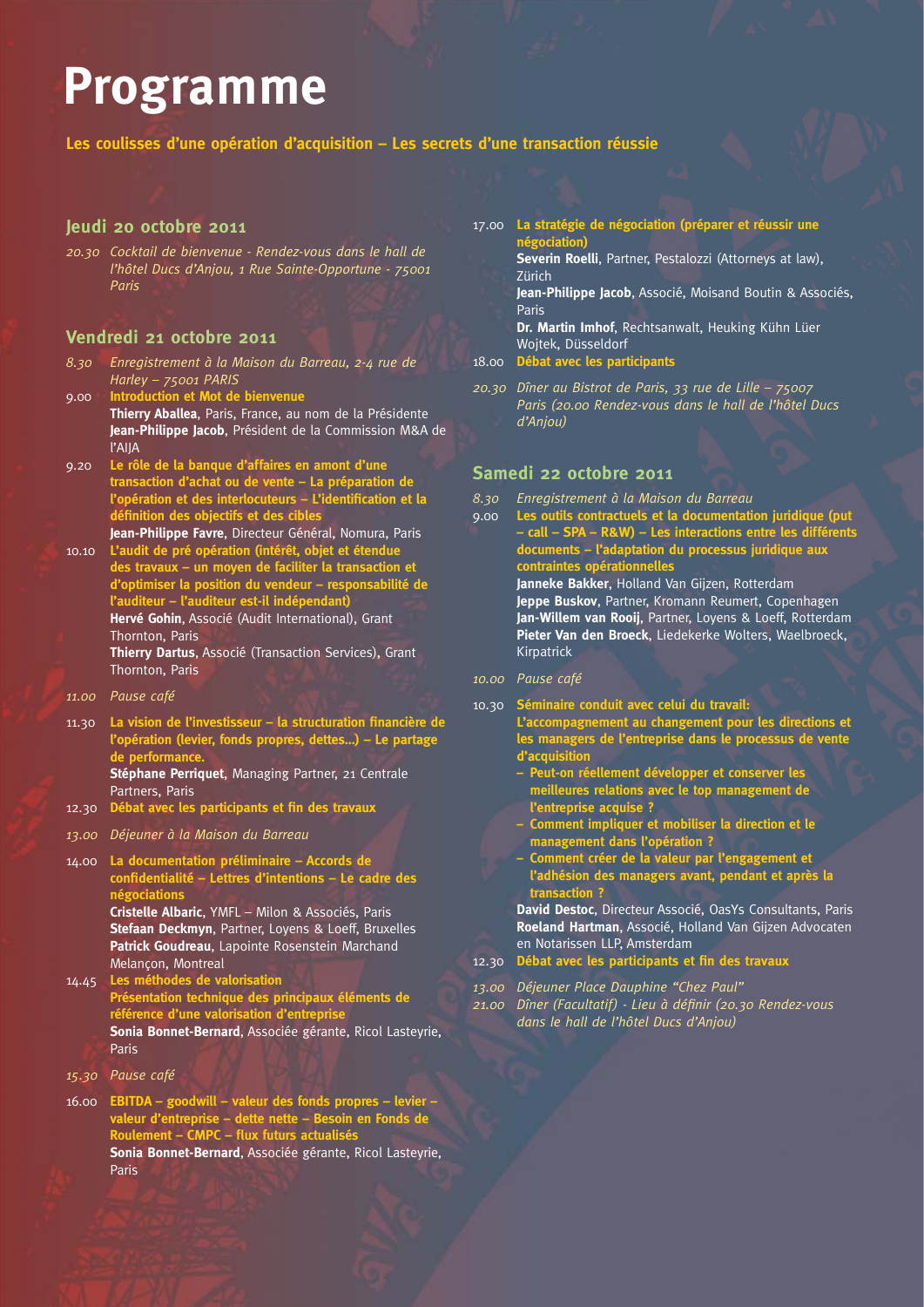# **Introduction**

#### **Employment and Labour complications in due diligence investigation and acquisition**

AIIA IS THE ONLY GLOBAL ASSOCIATION DEVOTED TO LAWYERS AND INHOUSE COUNSEL AGED 45 AND UNDER. AIJA, THROUGH A WIDE RANGE OF MEETINGS, SEMINARS, LAW COURSES AND ADVOCACY, PROMOTES PROFESSIONAL COOPERATION AND FRIENDSHIP AMONG YOUNG, CAREER BUILDING LEGAL PROFESSIONALS AROUND THE WORLD.

INTRIGUED BY ISSUES ON THE CUTTING EDGE OF INTERNATIONAL LAW? INTERESTED TO BUILD AN INTERNATIONAL PRACTICE? EAGER NOT ONLY TO BECOME PART OF A NETWORK OF THOUSANDS OF CAREER BUILDING LAWYERS AND INHOUSE COUNSEL FROM ALL OVER THE WORLD BUT ALSO, WITH <sup>A</sup> LITTLE EFFORT, TO BECOME THEIR FRIENDS? KEEN TO GO TO SEMINARS RUN BY ENTHUSIASTIC PROFESSIONALS WHO WILL SHARE THEIR IDEAS AND INVOLVE YOU IN DISCUSSIONS ON THE LATEST DEVELOPMENTS IN LAW AND BUSINESS? THEN AIJA IS YOUR ASSOCIATION.

AIIA GIVES LEGAL PROFESSIONALS AN EXCELLENT OPPORTUNITY TO CONTRIBUTE TO IMPORTANT TOPICS CONCERNING THE PROFESSION IN AN INTERNATIONAL ENVIRONMENT. WITHIN AIJA, LAWYERS AND INHOUSE COUNSEL CAN SHARE VIEWS AND EXPERIENCES WITH OTHER COLLEAGUES FROM AROUND THE WORLD AND ENHANCE THEIR PROFESSIONAL SKILLS. WE FOCUS NOT ONLY ON LEGAL SKILLS BUT EQUALLY IMPORTANTLY ON CONTRIBUTING TO THE BROADER PROFESSIONAL DEVELOPMENT OF OUR MEMBERS WHICH IS OF PARAMOUNT IMPORTANCE TO THE 21ST CENTURY LAWYER AND INCLUDES NEGOTIATION AND MANAGEMENT SKILLS AND THE ABILITY TO WORK IN <sup>A</sup> MULTI-CULTURAL ENVIRONMENT. BY JOINING AIIA YOU WILL BENEFIT FROM THE INPUT OF AND DISCUSSIONS WITH COLLEAGUES ON AN EQUAL FOOTING. WE DO NOT "LECTURE" - WE "SHARE, LEARN AND BENEFIT".

DEFENDING THOSE PRINCIPLES, WHICH ARE AN INTRICATE PART OF THE LEGAL PROFESSION WORLDWIDE, AIJA IS ALSO COMMITTED TO THE DEFENCE OF HUMAN RIGHTS AND THE SOCIAL RESPONSIBILITY OF LEGAL PROFESSIONALS.

**Seminar on Employment and Labour complications in due diligence investigation and acquisition**

An M&A transaction is not only about numbers and transaction in essence itself, as a part of the investigation and deal is related to employees as well, either they are top management or general workforce used by the company. Do we always know what steps should be taken and how to find hidden issues during the due diligence investigation?

The purpose of this seminar is to show the best tools for structuring work of a lawyer in the procedures preliminary to acquisition, to discuss due diligence practices in different countries, as well as by presentations and discussions we will emphasize possible red flags and show stoppers to be taken due note of.

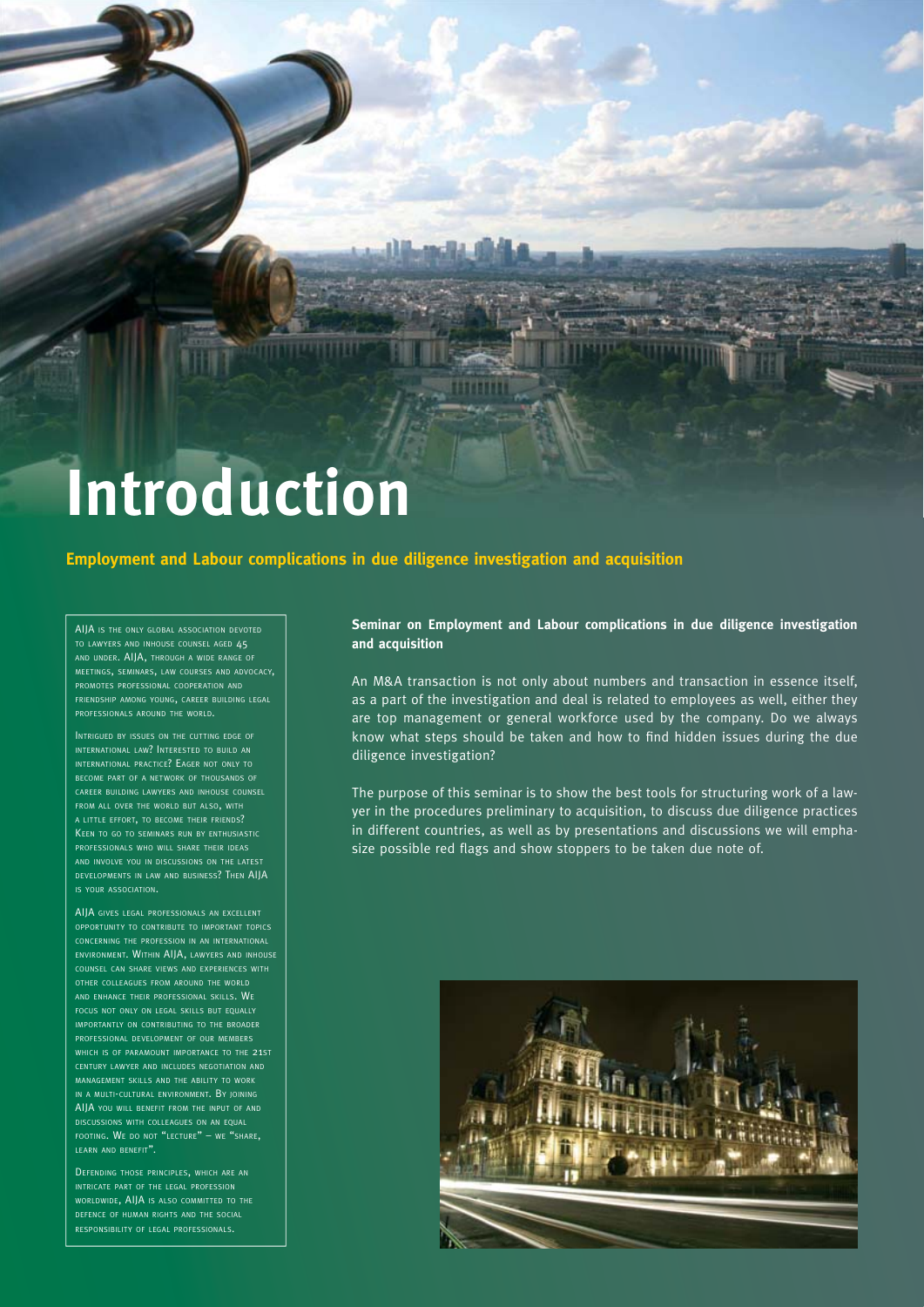# **Introduction**

#### **Sur les problématiques de droit social rencontrées lors des audits**

Séminaire sur les problématiques de droit social rencontrées lors des audits.

Lors d'une opération de fusion/acquisition tout ne tourne pas seulement autour des chiffres et de l'opération elle-même. Les salariés de la société cible, quel que soit leur statut, sont également au centre des préoccupations. Savons-nous toujours ce qu'il faut faire lors d'un audit et notamment comment découvrir les problèmes cachés ?

L'objectif de ce séminaire est de présenter les outils les plus appropriés à la disposition de l'avocat dans la phase préliminaire à l'acquisition, de discuter des différentes pratiques en matière d'audit selon les pays et enfin d'identifier, au travers de présentations et de discussions, les dangers potentiels et les éléments susceptibles de mettre en péril l'opération projetée.



L'AIJA EST LA SEULE ASSOCIATION MONDIALE DE MOINS DE 45 ANS. A TRAVERS UN LARGE CHOIX PLAIDOYER, L'AIJA ENCOURAGE LA COLLABORATION DANS LES PROFESSIONS JURIDIQUES DANS LE MONDE

INTRIGUÉ PAR LES PROBLÈMES QUI TOUCHENT AU DROIT INTERNATIONAL? INTÉRESSÉ PAR LA CRÉATION D'UN CABINET INTERNATIONAL? ENTHOUSIASTE <sup>À</sup> L'IDÉE DE NE PAS SEULEMENT FAIRE PARTIE D'UN DÉMARRANT LEUR CARRIÈRE DANS LE MONDE ENTIER, MAIS DE FAIRE UN PETIT EFFORT POUR DEVENIR LEUR AMI? ATTIRÉ PAR DES SÉMINAIRES DONNÉS PAR DES PROFESSIONNELS ENTHOUSIASTES QUI PARTAGENT DISCUSSIONS SUR LES DERNIERS DÉVELOPPEMENTS EN DROIT DES AFFAIRES? L'AIJA EST VOTRE **A**SSOCIATION

L'AIJA DONNE AUX PROFESSIONNELS DU DROIT UNE IMPORTANTS QUI CONCERNENT LA PROFESSION. AU SEIN DE L'AIJA, AVOCATS ET JURISTES D'ENTREPRISES AVEC D'AUTRES COLLÈGUES DE PAR LE MONDE ET DE GESTION ET L'APTITUDE <sup>À</sup> TRAVAILLER DANS TOUT AUSSI IMPORTANTS POUR LE DÉVELOPPEMENT PROFESSIONNEL DE NOS MEMBRES, ET QUI CONSTITUENT DES COMPÉTENCES PRIMORDIALES QUE L'AVOCAT DU 21ÈME SIÈCLE DOIT POUVOIR GÉRER. EN REJOIGNANT L'AIJA, VOUS BÉNÉFICIEREZ DES IDÉES PROFITONS ».

UNE PART ESSENTIELLE DES PROFESSIONS JURIDIQUES DE PAR LE MONDE, L'AIJA EST AUSSI UN ARDENT DÉFENSEUR DES DROITS DE L'HOMME ET DE LA RESPONSABILITÉ SOCIALE DES PROFESSIONS JURIDIQUES.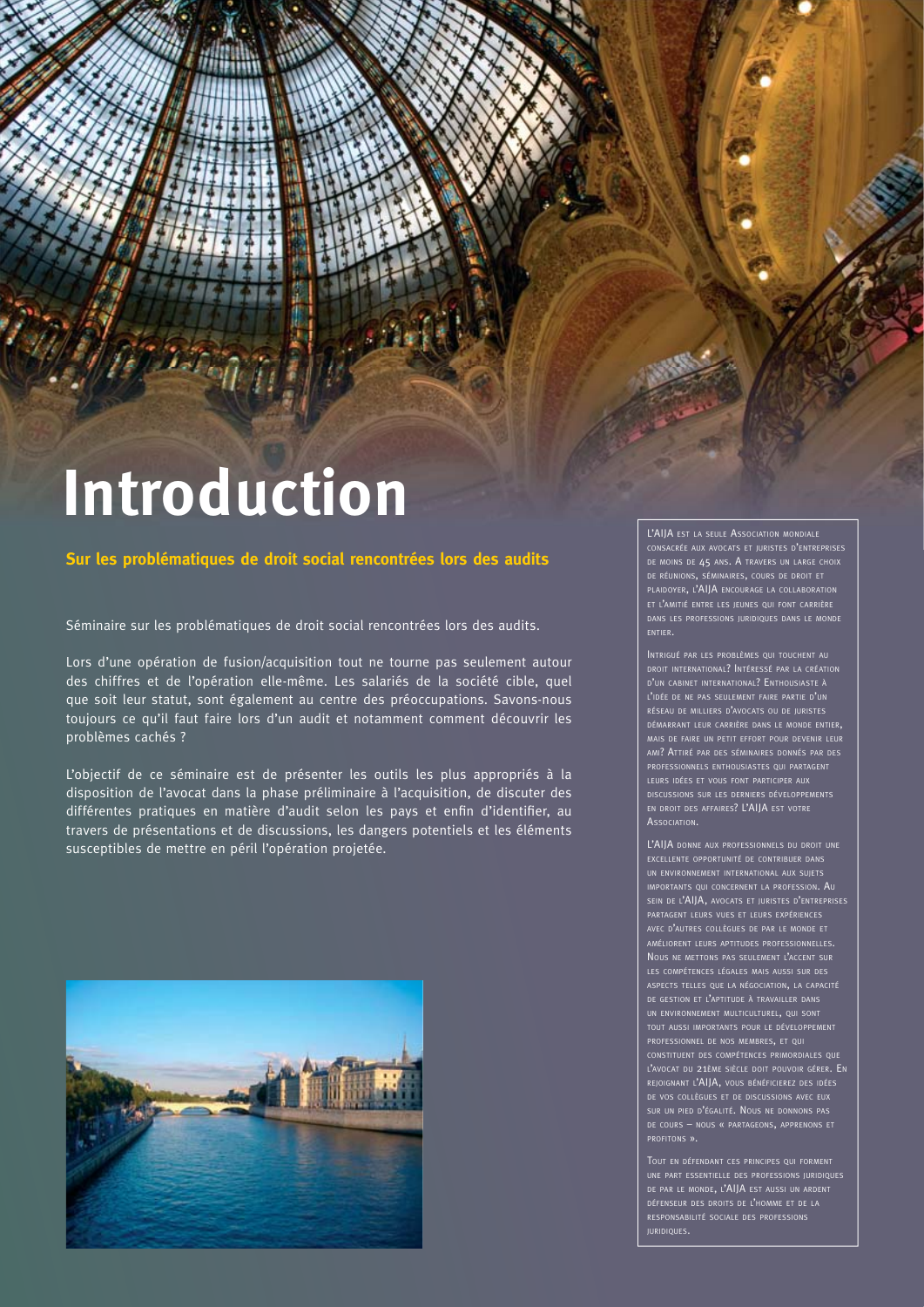### **Program**

#### **Employment and Labour complications in due diligence investigation and acquisition**

#### **Thursday, 20 October 2011**

*20.30 Welcome Cocktail - Meeting in the lobby of the Hotel Ducs d'Anjou, 1 Rue Sainte-Opportune - 75001 Paris*

#### **Friday, 21 October 2011**

- *11.00 Registration and Coffee at the Maison du Barreau, 2-4 rue de Harley – 75001 PARIS*
- 11.30 **Introduction and Welcome Address Thierry Aballea**, Paris, France, on behalf of the President **Elina Girne**, Vice-president of Labour Law Commission **Stéphanie Godof**, Senior Counsel Labor & Employment Europe, GE Healthcare, Paris
- 11.40 **The Toolkit for successful due diligence investigations: how to dig up the skeletons in employment and labour? "Hi colleague, could you send someone over to investigate employment and pensions?"**
	- **Organizing and structuring your investigation:**  teamwork, communications, support, fact finding
	- **Challenges: practical and legal: data protection, LOI,**  confidentiality, attorney - client privilege, notifications
	- **Reporting**

**Carsten Domke**, Rechtsanwalt, CMS Hasche Sigle, Cologne **Tish Clyde**, Global Senior labor & employment counsel for GE Healthcare, London

**Dylan Casaer**, Attorney-at-Law, Olislaegers & De Creus, Brussels

- 12.40 **Employment challenges in a particular deal from perspective of an in-house counsel Tish Clyde**, Global Senior labor & employment counsel for GE Healthcare, London
- *13.00 Lunch at the Maison du Barreau*
- 14.00 **Hot topics on due diligence employment and labour per jurisdiction**
	- **Trends and developments**
	- **New legislation**

**Jérôme Nicolas**, Attorney-at-Law, Python & Peter, Geneva **Andreas White**, Partner, Kingsley Napley LLP, London **Emiliano Ganzarolli**, Tosetto, Weigmann e Associati, Milan

- 14.45 **Pensions**
	- **Differences in pension systems, mandatory or voluntary**
	- **Pension and early retirement liabilities for the employer, buyer or seller**
	- **Practical approach, how to obtain accurate information, pitfalls with regard to SPA, guarantees and warranties Florence Dupont Fargeaud**, Partner, De Pardieu Brocas Maffei, Paris

**Fredrik Gustafsson**, Vinge, Stockholm

*15.30 Coffee Break*

- 16.00 **Red flags and show stoppers** 
	- **Collective bargaining agreement • Works Councils – including presentation of conclusions on this issue established during Annual Congress in Amsterdam**

**• Claims (terminations and liabilities, health & safety) Karol Hillebrandt**, Palthe Oberman, Amsterdam **Lara Vivas**, Cuatrecasas, Gonçalves Pereira, Barcelona **Lea Rossi**, Toffoletto e Soci, Milan

- 16.30 **Crossovers employment and labour** 
	- **IPR**
	- **Insurances**
	- **Tax and social security**
	- **Migration**

**Jean-Marc Valot**, Partner, BG2V Association d'Avocats, Paris **Árpád Geréd**, Partner, BMA Brandstätter Rechtsanwälte GmbH, Vienna

**Tomas Kontautas**, Partner, Sorainen, Vilnius 17.15 **Debate and discussion with participants**

*20.30 Dinner at Le Bistrot de Paris, 33 rue de Lille – 75007 Paris (20.00 Meeting in the lobby of the Hotel Ducs d'Anjou)*

#### **Saturday, 22 October 2011**

- *9.30 Registration at the Maison du Barreau*
- *10.00 Coffee break*
- 10.30 **Joint session with M&A seminar To assist management in coping with change during the acquisition process**
	- **Is it possible to develop and preserve the very best relations with top management of the acquired company?**
	- **How to involve and deal with top management during the acquisition process and thereafter**

**• How to create value by commitment and loyalty of managers before, during and after the transaction?**

**David Destoc**, Directeur Associé, OasYs Consultants, Paris

**Roeland Hartman**, Partner, Holland Van Gijzen Advocaten en Notarissen LLP, Amsterdam

- 12.30 **Debate with participants and concluding remarks**
- *13.00 Lunch at Place Dauphine "Chez Paul"*
- *21.00 Dinner & Get-together (Optional) venue to be announced (20.30 Meeting in the lobby of the Hotel Ducs d'Anjou)*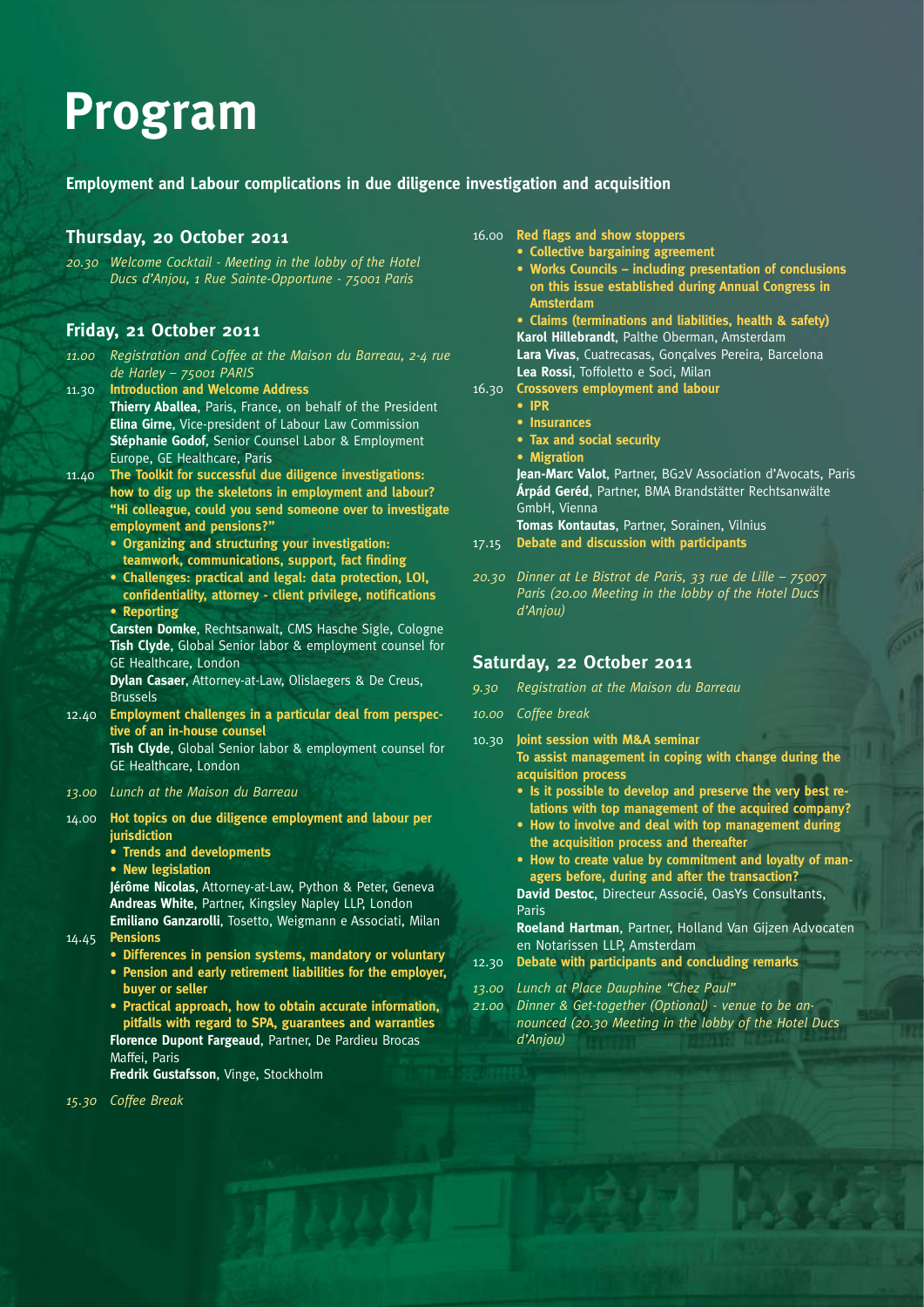## **Programme**

**Sur les problématiques de droit social rencontrées lors des audits**

#### **Jeudi 20 octobre 2011**

*20.30 Cocktail de bienvenue - Rendez-vous dans le hall de l'hôtel Ducs d'Anjou, 1 Rue Sainte-Opportune - 75001 Paris*

#### **Vendredi 21 octobre 2011**

- *11.00 Enregistrement et café à la Maison du Barreau, 2-4 rue de Harley – 75001 PARIS*
- 11.30 **Introduction et mots de bienvenue Thierry Aballea**, Paris, France, au nom de la Présidente **Elina Girne**, Vice-présidente de la Commission Droit du Travail **Stéphanie Godof**, Juriste senior droit du travail/droit social Europe, GE Healthcare, Paris
- 11.40 **Les clés pour réussir un audit : comment déterrer les dossiers en droit social ? « Bonjour Maître, pourriez-vous nous envoyer quelqu'un pour mener un audit en droit social et en matière de retraite ? »** 
	- **Organiser et structurer votre audit : travail d'équipe, communication, assistance, collecte des documents et données,**
	- **Enjeux juridiques et pratiques : protection des données à caractère personnel, lettre d'intention d'entrer en**  négociation, confidentialité, secret professionnel, **notifi cations,**
	- **Rapport d'audit**

**Carsten Domke**, Rechtsanwalt, CMS Hasche Sigle, Cologne **Tish Clyde**, Global Senior labor & employment counsel for GE Healthcare, Londres

**Dylan Casaer**, Avocat, Olislaegers & De Creus, Bruxelles 12.40 **Les enjeux en matière d'emploi lors d'une acquisition, le point de vue d'un avocat en entreprise**

**Tish Clyde**, Global Senior labor & employment counsel for GE Healthcare, Londres

#### *13.00 Déjeuner à la Maison du Barreau*

- 14.00 **Sujets d'actualité en matière d'audit droit social par juridiction** 
	- **Tendances et développements**
	- **Nouvelles législations**

**Jérôme Nicolas**, Avocat, Python & Peter, Genève

**Andreas White**, Associé, Kingsley Napley LLP, Londres

**Emiliano Ganzarolli**, Tosetto, Weigmann e Associati, Milan 14.45 **Retraites**

- **Différences dans les systèmes de retraite, obligatoires ou volontaires**
- **Retraites et préretraites, les responsabilités incombant à l'employeur, acquéreur ou vendeur**
- **Approche pratique sur la manière d'obtenir des informations précises, les pièges à éviter concernant les contrats d'acquisition et les clauses limitatives de responsabilité**

**Florence Dupont Fargeaud**, Associée, De Pardieu Brocas Maffei, Paris

**Fredrik Gustafsson**, Vinge, Stockholm

- 16.00 **Dangers et éléments susceptibles de mettre en péril l'opération** 
	- **Conventions Collectives**
	- **Comités d'Entreprise incluant la présentation des conclusions sur ce thème tirées du Congrès Annuel d'Amsterdam**
	- **Actions en justice (Licenciements et responsabilités, santé et sécurité)**

**Karol Hillebrandt**, Palthe Oberman, Amsterdam **Lara Vivas**, Cuatrecasas, Gonçalves Pereira, Barcelone **Lea Rossi**, Toffoletto e Soci, Milan

- 16.30 **Sujets transversaux : droit du travail et**
	- **propriété intellectuelle**
	- **droit des assurances**
	- **droit fiscal/ sécurité sociale**

**• immigration**

**Jean-Marc Valot**, Associé, BG2V Association d'Avocats, Paris **Árpád Geréd**, Associé, BMA Brandstätter Rechtsanwälte GmbH, Vienne

**Tomas Kontautas**, Partner, Sorainen, Vilnius

*20.30 Dîner au Bistrot de Paris, 33 rue de Lille – 75007 Paris (20.00 Rendez-vous dans le hall de l'hôtel Ducs d'Anjou)*

#### **Samedi 22 octobre 2011**

- *9.30 Enregistrement à la Maison du Barreau*
- *10.00 Pause café*
- 10.30 **Session conjointe avec le séminaire Fusion Acquisition L'accompagnement au changement pour les directions et les managers de l'entreprise lors du processus de vente/d'acquisition - Peut-on réellement développer et conserver les meilleures relations avec le top management de l'entreprise acquise ? Comment impliquer et mobiliser la direction et le management dans l'opération ? Comment créer de la valeur par l'engagement et l'adhésion des managers avant, pendant et après la transaction ? David Destoc**, Directeur Associé, OasYs Consultants, Paris

**Roeland Hartman**, Associé, Holland Van Gijzen Advocaten en Notarissen LLP, Amsterdam

- 12.30 **Discussion débat avec les participants et fin des travaux**
- *13.00 Déjeuner Place Dauphine "Chez Paul"*

*21.00 Dîner (Facultatif) - Lieu à défi nir (20.30 Rendez-vous dans le Hall de l'Hôtel Ducs d'Anjou)*

<sup>17.15</sup> **Débat avec les participants**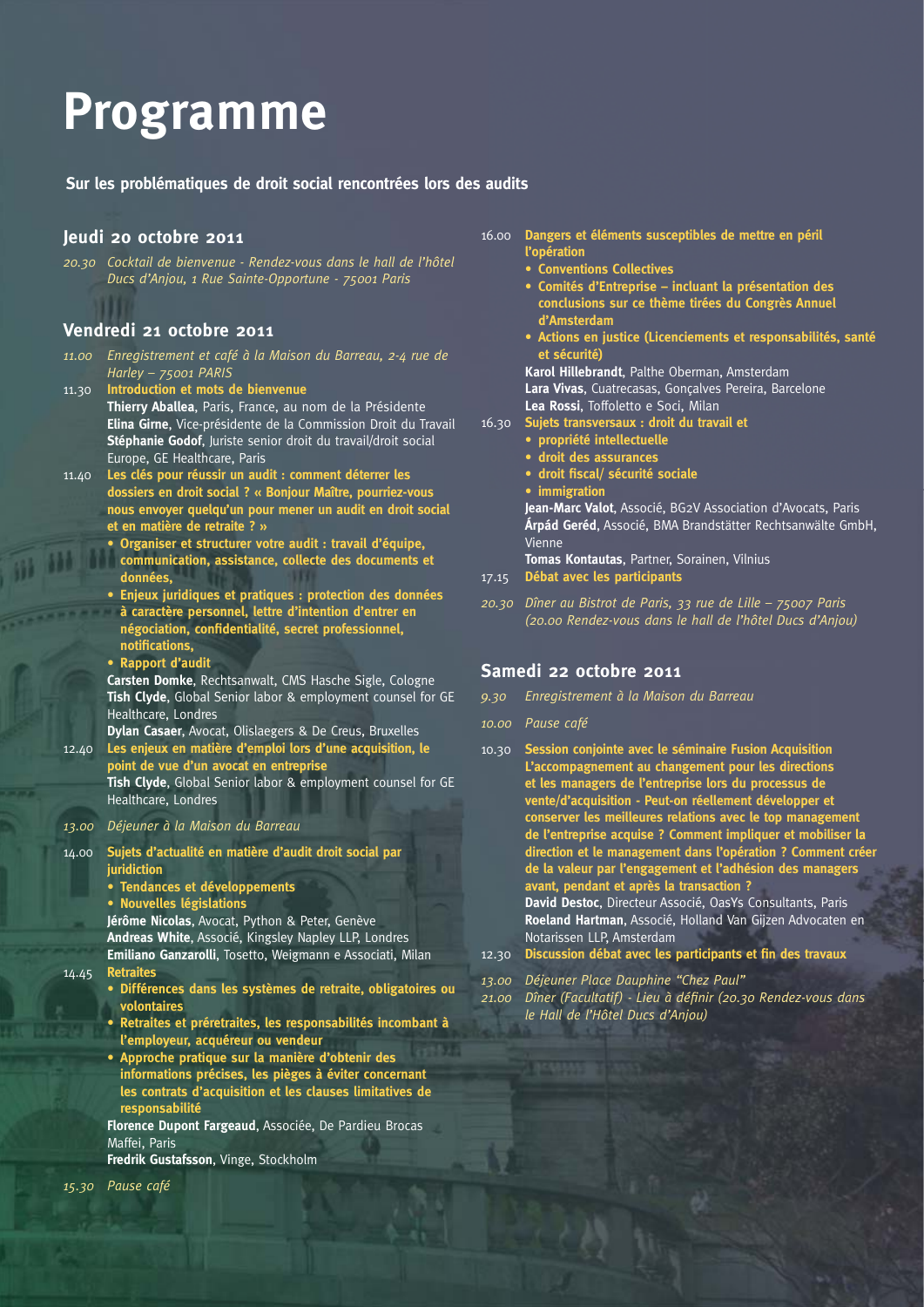## **Administration**

#### **Venue of the Seminar**

**Maison du Barreau** 2, rue de Harlay - 75001 Paris (France)

#### **Language - Number of participants – Cancellation**

The seminars will be held in English and French without simultaneous translation. The number of participants is limited. Enrolment takes place on a first-come, first-served basis. The organisers reserve the right to cancel or modify each of the seminars. *In this case neither the organizers nor their representatives will be liable for any loss incurred by any participant, nor will they refund any money paid to them in connection with the event.*

**A participant, who cannot attend, may send a substitute participant without cost. Should you need to cancel your participation, please inform JLC in writing** (esther@judylaneconsulting.com).

The following terms and conditions apply:

A cancellation of participation will be handled as follows provided the cancellation has been timely sent to AIJA in writing:

- Up to September 1st: Refund of 100% of the registration fees paid deducted by an administrative fee of 50 EUR
- Up to October 7th: Refund of 50% of the registration fee paid
- deducted by an administrative fee of 50 EUR
- After October 7th: No further refund

In order to avoid problems with refunds, we strongly advise those who require a visa to register as early as possible.

Please note that in the event of any cancellation or no-shows, rooms will be at charge of the participant.

| <b>Registration Fees</b>                                          | $\zeta = 10.09.2011$ | 10.09.2011     |
|-------------------------------------------------------------------|----------------------|----------------|
| AlJA & Paris Bar member < 35                                      | <b>EUR 445</b>       | <b>EUR 570</b> |
| AlJA & Paris Bar member $\ge$ 35                                  | <b>EUR 495</b>       | <b>EUR 570</b> |
| Non AllA Member < 35                                              | <b>EUR 520</b>       | <b>EUR 645</b> |
| Non AllA Member $>= 35$                                           | <b>EUR 570</b>       | <b>EUR 645</b> |
| <b>In-House Counsel</b>                                           | <b>EUR 445</b>       | <b>EUR 570</b> |
| <b>Accompanying person</b>                                        | <b>EUR 150</b>       | <b>EUR 150</b> |
| <b>Speakers</b>                                                   | <b>EUR 445</b>       | <b>EUR 445</b> |
| Scientific pass for local lawyers $\left\langle \right\rangle$ 35 | <b>EUR 200</b>       | <b>EUR 250</b> |
| Scientific pass for local lawyers $>= 35$                         | <b>EUR 250</b>       | <b>EUR 300</b> |

The registration fee includes attendance at the seminar, documentation, coffee breaks, welcome cocktail on Thursday, the lunches and the Friday dinner.

The accompanying persons' fee includes the Thursday welcome cocktail, the Friday dinner and the Saturday lunch.

The scientific pass for local lawyers include attendance at the seminar, documentation, coffee breaks and lunch on Friday only.

Registration is considered binding immediately, but participation to the event is possible only after full payment of the registration fee.

**ent** should be transferred in EUR with no cost to the organisers to the following account:

**HSBC - St Davids Branch, Cross Square, ST Davids, SA62 6SE, UK - Sort code 40-05-15 - Account number: 68555734 - Account name : JUDY M LANE/AIJA - IBAN: GB09 MIDL 4005 1568 5557 34 - BIC: MIDL GB22 - Ref: AIJA PARIS and participant's name.**

**n** is not included in the registration fee. A limited number of rooms have been reserved at special rates at the hotel subject to the conditions indicated below. These rooms will be held only until 10.09.2011

**Ducs d'Anjou -** 1 Rue Sainte-Opportune - 75001 Paris (Accès métro Chatelet ou RER A Chatelet - Les Halles) - Tel: +33 (0)1 4236 9224 Fax: +33(0)1 4236 1663 - www.hotelducsdanjou.fr

twins: 230 euros / night, breakfast is not included singles: 168 euros / night, breakfast is not included doubles standards: 198 euros / night, breakfast is not included double superior: 215 euros / night, breakfast is not included

**w** to book: Directly on line thanks to the following link: http://www.hotels-paris.com/hotel.php?id\_hotel=333 Or by phone: +33 1 40 980 990.

**Dress code:** Business (working sessions) or smart casual (evening program).

*AIJA has implemented a scholarship program for young lawyers*  below 35 years. For details about qualification for such scholarship, please refer to the AIJA website www.aija.org and/or the AIJA office.

#### **Lieu du sémin**

**Maison du Barreau** 2, rue de Harlay - 75001 Paris (France)

#### **Langue – Nombre de participants – Annulation**

Le séminaire se déroulera en anglais et en français sans traduction simultanée. Le nombre de participants est limité. L'inscription est effectuée par ordre chronologique. Les organisateurs se réservent le droit d'annuler ou de modifier le séminaire. *Dans ce cas, ni les organisateurs ni leurs représentants ne peuvent être tenus responsables pour les pertes encourues par les participants, qui ne seront remboursés d'aucune somme qui leur aurait été versée dans le cadre de cet évènement.* 

#### **Un participant qui ne peut être présent peut se faire remplacer. En cas d'annulation, veuillez en informer par écrit JLC**

(esther@judylaneconsulting.com).

- Condition d'annulation pour les inscriptions avant le 1er septembre: remboursement intégral moins 50 EUR de frais de dossier
- entre le 1er septembre et le 7 octobre: 50% des droits vous seront remboursés moins 50 EUR de frais de dossier
- après le 7 octobre: aucun remboursement n'est prévu.

Afin d'éviter les problèmes de remboursement, nous conseillons vivement aux personnes qui doivent demander un visa de s'inscrire le plus tôt possible.

Veuillez noter qu'en cas d'annulation ou de non présentation, les nuitées seront à charge du participant.

| <b>Frais d'inscription</b>             | $\zeta$ = 10.09.2011 | 10.09.2011     |
|----------------------------------------|----------------------|----------------|
| Membre AlJA & Paris Barreau < 35       | <b>EUR 445</b>       | <b>EUR 570</b> |
| Membre AllA & Paris Barreau $>= 35$    | <b>EUR 495</b>       | <b>EUR 570</b> |
| Non Membre AllA < 35                   | <b>EUR 520</b>       | <b>EUR 645</b> |
| Non Membre AIJA >= 35                  | <b>EUR 570</b>       | <b>EUR 645</b> |
| Juriste d'entreprise                   | <b>EUR 445</b>       | <b>EUR 570</b> |
| <b>Accompagnant</b>                    | <b>EUR 150</b>       | <b>EUR 150</b> |
| <b>Intervenant</b>                     | <b>EUR 445</b>       | <b>EUR 445</b> |
| Laissez-passer scientifique pour les   |                      |                |
| avocats parisiens $\langle 35 \rangle$ | <b>EUR 200</b>       | <b>EUR 250</b> |
| Laissez-passer scientifique pour les   |                      |                |
| avocats parisiens $\lambda$ = 35       | <b>EUR 250</b>       | <b>EUR 300</b> |

Les frais d'inscription comprennent la participation aux travaux scientifiques du séminaire, la documentation, les pauses-café, le cocktail de bienvenue de jeudi et les déjeuners et le dîner de vendredi.

Les frais d'inscription des accompagnants comprennent le cocktail de bienvenue de jeudi, le dîner de vendredi et le déjeuner de samedi. Le laissez-passer scientifique comprend la participation au séminaire, la documentation, les pause-café et le déjeuner de vendredi. L'inscription vous engage immédiatement, mais la participation à l'évènement ne sera possible qu'après paiement des frais d'inscription.

**Le paiement** doit être effectué en EUR, sans frais pour les organisateurs, au compte suivant:

**HSBC - St Davids Branch, Cross Square, ST Davids, SA62 6SE, UK - Sort code 40-05-15 - Account number: 68555734 - Account name : JUDY M LANE/AIJA - IBAN: GB09 MIDL 4005 1568 5557 34 - BIC: MIDL GB22 - Ref : AIJA "PARIS" et le nom du participant.**

**Hôtel -** L'hébergement n'est pas compris dans les frais d'inscription. Les hôtels repris ci-dessous offre des prix spéciaux aux **Ducs d'Anjou -** 1 Rue Sainte-Opportune - 75001 Paris (Accès métro Chatelet ou RER A Chatelet - Les Halles) - Tél: +33 (0)1 4236 9224 Fax: +33(0)1 4236 1663 - www.hotelducsdanjou.fr Ces chambres seront disponibles jusqu'au 10.09.2011

Chambres et tarifs (hors petit déjeuner):

| twins:              | 230 euros / nuit |
|---------------------|------------------|
| simples:            | 168 euros / nuit |
| doubles standards:  | 198 euros / nuit |
| double supérieures: | 215 euros / nuit |

**Comment réserver:** en ligne directement grâce au lien: http://www.hotels-paris.com/hotel.php?id\_hotel=333 Ou par téléphone: +33 1 40 980 990.

**ntaire:** tenue de ville (séances de travail) ou décontractée chic (programme du soir).

*L'AIJA a mis en place un programme de bourses pour les jeunes avocats de moins de 35 ans. Pour plus de renseignements sur les conditions d'admission à l'obtention d'une bourse veuillez consulter notre site www.aija.org ou/et contacter notre secrétariat.*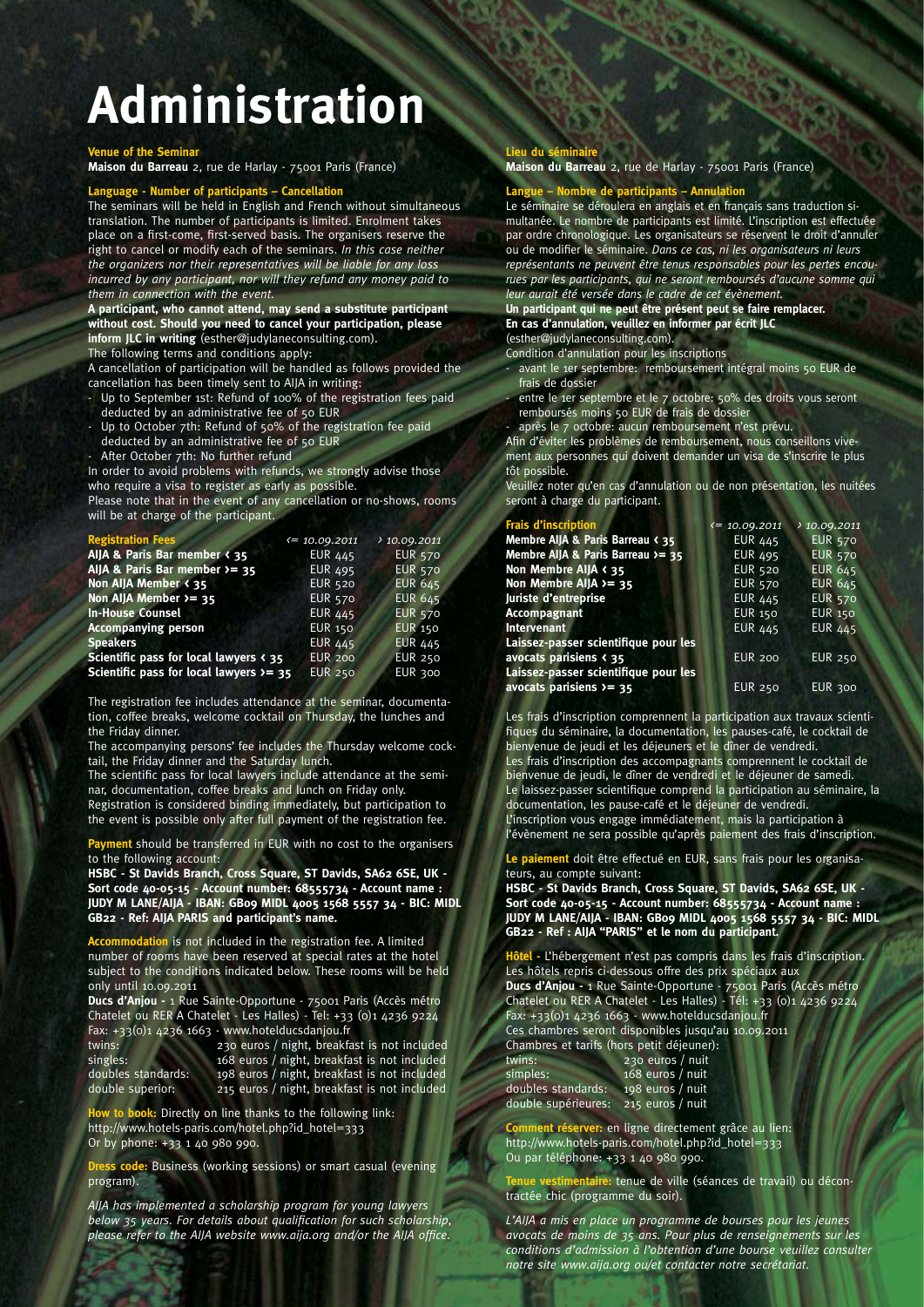### **REGISTRATION FORM – BULLETIN D'INSCRIPTION**



#### **PARIS, 21-22.10.2011**

|                                                                                                                                                                                                                                                                                                                                 |                                                                                                                                                                               | THE ONLY GLOBAL ASSOCIATION OF YOUNG LAWYERS                                                                                                                                                                                                                                                                                                                                                                                                                                                                                                                                                                                                                                                                                                                                                                                         |
|---------------------------------------------------------------------------------------------------------------------------------------------------------------------------------------------------------------------------------------------------------------------------------------------------------------------------------|-------------------------------------------------------------------------------------------------------------------------------------------------------------------------------|--------------------------------------------------------------------------------------------------------------------------------------------------------------------------------------------------------------------------------------------------------------------------------------------------------------------------------------------------------------------------------------------------------------------------------------------------------------------------------------------------------------------------------------------------------------------------------------------------------------------------------------------------------------------------------------------------------------------------------------------------------------------------------------------------------------------------------------|
| E-mail: esther@judylaneconsulting.com - PO Box 5098 - Broadstone BH18 9WG, UK<br>Or register online at www.aija.org - inscrivez-vous en ligne sur www.aija.org                                                                                                                                                                  |                                                                                                                                                                               |                                                                                                                                                                                                                                                                                                                                                                                                                                                                                                                                                                                                                                                                                                                                                                                                                                      |
|                                                                                                                                                                                                                                                                                                                                 |                                                                                                                                                                               |                                                                                                                                                                                                                                                                                                                                                                                                                                                                                                                                                                                                                                                                                                                                                                                                                                      |
|                                                                                                                                                                                                                                                                                                                                 |                                                                                                                                                                               |                                                                                                                                                                                                                                                                                                                                                                                                                                                                                                                                                                                                                                                                                                                                                                                                                                      |
|                                                                                                                                                                                                                                                                                                                                 |                                                                                                                                                                               |                                                                                                                                                                                                                                                                                                                                                                                                                                                                                                                                                                                                                                                                                                                                                                                                                                      |
|                                                                                                                                                                                                                                                                                                                                 |                                                                                                                                                                               |                                                                                                                                                                                                                                                                                                                                                                                                                                                                                                                                                                                                                                                                                                                                                                                                                                      |
|                                                                                                                                                                                                                                                                                                                                 |                                                                                                                                                                               |                                                                                                                                                                                                                                                                                                                                                                                                                                                                                                                                                                                                                                                                                                                                                                                                                                      |
|                                                                                                                                                                                                                                                                                                                                 |                                                                                                                                                                               |                                                                                                                                                                                                                                                                                                                                                                                                                                                                                                                                                                                                                                                                                                                                                                                                                                      |
|                                                                                                                                                                                                                                                                                                                                 |                                                                                                                                                                               |                                                                                                                                                                                                                                                                                                                                                                                                                                                                                                                                                                                                                                                                                                                                                                                                                                      |
|                                                                                                                                                                                                                                                                                                                                 |                                                                                                                                                                               |                                                                                                                                                                                                                                                                                                                                                                                                                                                                                                                                                                                                                                                                                                                                                                                                                                      |
|                                                                                                                                                                                                                                                                                                                                 |                                                                                                                                                                               |                                                                                                                                                                                                                                                                                                                                                                                                                                                                                                                                                                                                                                                                                                                                                                                                                                      |
|                                                                                                                                                                                                                                                                                                                                 |                                                                                                                                                                               |                                                                                                                                                                                                                                                                                                                                                                                                                                                                                                                                                                                                                                                                                                                                                                                                                                      |
|                                                                                                                                                                                                                                                                                                                                 |                                                                                                                                                                               |                                                                                                                                                                                                                                                                                                                                                                                                                                                                                                                                                                                                                                                                                                                                                                                                                                      |
|                                                                                                                                                                                                                                                                                                                                 |                                                                                                                                                                               |                                                                                                                                                                                                                                                                                                                                                                                                                                                                                                                                                                                                                                                                                                                                                                                                                                      |
|                                                                                                                                                                                                                                                                                                                                 |                                                                                                                                                                               | <b>EUR</b>                                                                                                                                                                                                                                                                                                                                                                                                                                                                                                                                                                                                                                                                                                                                                                                                                           |
|                                                                                                                                                                                                                                                                                                                                 |                                                                                                                                                                               | <b>EUR</b>                                                                                                                                                                                                                                                                                                                                                                                                                                                                                                                                                                                                                                                                                                                                                                                                                           |
|                                                                                                                                                                                                                                                                                                                                 |                                                                                                                                                                               | <b>EUR</b>                                                                                                                                                                                                                                                                                                                                                                                                                                                                                                                                                                                                                                                                                                                                                                                                                           |
|                                                                                                                                                                                                                                                                                                                                 |                                                                                                                                                                               | <b>EUR</b>                                                                                                                                                                                                                                                                                                                                                                                                                                                                                                                                                                                                                                                                                                                                                                                                                           |
|                                                                                                                                                                                                                                                                                                                                 |                                                                                                                                                                               | <b>EUR</b>                                                                                                                                                                                                                                                                                                                                                                                                                                                                                                                                                                                                                                                                                                                                                                                                                           |
|                                                                                                                                                                                                                                                                                                                                 |                                                                                                                                                                               | <b>EUR</b>                                                                                                                                                                                                                                                                                                                                                                                                                                                                                                                                                                                                                                                                                                                                                                                                                           |
|                                                                                                                                                                                                                                                                                                                                 |                                                                                                                                                                               | <b>EUR</b>                                                                                                                                                                                                                                                                                                                                                                                                                                                                                                                                                                                                                                                                                                                                                                                                                           |
| <b>EUR 200</b>                                                                                                                                                                                                                                                                                                                  |                                                                                                                                                                               | <b>EUR</b>                                                                                                                                                                                                                                                                                                                                                                                                                                                                                                                                                                                                                                                                                                                                                                                                                           |
| EUR 250                                                                                                                                                                                                                                                                                                                         | EUR 300                                                                                                                                                                       | <b>EUR</b>                                                                                                                                                                                                                                                                                                                                                                                                                                                                                                                                                                                                                                                                                                                                                                                                                           |
|                                                                                                                                                                                                                                                                                                                                 |                                                                                                                                                                               |                                                                                                                                                                                                                                                                                                                                                                                                                                                                                                                                                                                                                                                                                                                                                                                                                                      |
|                                                                                                                                                                                                                                                                                                                                 |                                                                                                                                                                               | <b>EUR</b>                                                                                                                                                                                                                                                                                                                                                                                                                                                                                                                                                                                                                                                                                                                                                                                                                           |
|                                                                                                                                                                                                                                                                                                                                 |                                                                                                                                                                               | <b>EUR</b>                                                                                                                                                                                                                                                                                                                                                                                                                                                                                                                                                                                                                                                                                                                                                                                                                           |
|                                                                                                                                                                                                                                                                                                                                 |                                                                                                                                                                               | <b>EUR</b>                                                                                                                                                                                                                                                                                                                                                                                                                                                                                                                                                                                                                                                                                                                                                                                                                           |
|                                                                                                                                                                                                                                                                                                                                 |                                                                                                                                                                               | <b>EUR</b>                                                                                                                                                                                                                                                                                                                                                                                                                                                                                                                                                                                                                                                                                                                                                                                                                           |
|                                                                                                                                                                                                                                                                                                                                 |                                                                                                                                                                               |                                                                                                                                                                                                                                                                                                                                                                                                                                                                                                                                                                                                                                                                                                                                                                                                                                      |
|                                                                                                                                                                                                                                                                                                                                 |                                                                                                                                                                               |                                                                                                                                                                                                                                                                                                                                                                                                                                                                                                                                                                                                                                                                                                                                                                                                                                      |
|                                                                                                                                                                                                                                                                                                                                 |                                                                                                                                                                               | J'autorise l'AIJA à débiter ma carte de crédit (Visa/Mastercard/) du montant de  EUR (+ 20 EUR de frais bancaires par inscription)                                                                                                                                                                                                                                                                                                                                                                                                                                                                                                                                                                                                                                                                                                   |
|                                                                                                                                                                                                                                                                                                                                 |                                                                                                                                                                               |                                                                                                                                                                                                                                                                                                                                                                                                                                                                                                                                                                                                                                                                                                                                                                                                                                      |
|                                                                                                                                                                                                                                                                                                                                 |                                                                                                                                                                               |                                                                                                                                                                                                                                                                                                                                                                                                                                                                                                                                                                                                                                                                                                                                                                                                                                      |
|                                                                                                                                                                                                                                                                                                                                 |                                                                                                                                                                               | (3 last digits, printed at the back of your credit card under the signature panel / les 3 derniers chiffres qui sont imprimés au verso du support de la carte de crédit dans le panel de signature).                                                                                                                                                                                                                                                                                                                                                                                                                                                                                                                                                                                                                                 |
| Cancellation: carefully read our cancellation policy in the administration section. /<br>Annulation: veuillez lire attentivement notre politique d'annulation dans la section administrative du programme.<br>Accommodation / Hôtel: book directly on line/réserver en ligne http://www.hotels-paris.com/hotel.php?id_hotel=333 |                                                                                                                                                                               |                                                                                                                                                                                                                                                                                                                                                                                                                                                                                                                                                                                                                                                                                                                                                                                                                                      |
| $\perp$ No/Non full authorisation to print my details on the list of participants /<br>autorisation pour inclure mes coordonnées complètes sur liste de participants                                                                                                                                                            |                                                                                                                                                                               |                                                                                                                                                                                                                                                                                                                                                                                                                                                                                                                                                                                                                                                                                                                                                                                                                                      |
|                                                                                                                                                                                                                                                                                                                                 | $\zeta$ = 10.09.2011<br>EUR 445<br>AIJA & Paris Bar member >=35 / Membre AIJA & Paris Barreau - >=35<br>EUR 495<br>EUR 520<br><b>EUR 570</b><br>EUR 445<br>EUR 150<br>EUR 445 | Judy Lane Consulting (JLC) - Attn Esther Meneses - Tel : + 34 654 639 139 - Fax: + 34 933 807 486<br>I am attending the Seminar A/Je participe au séminaire A $\Box$ I am attending the Seminar B/Je participe au séminaire B<br>$\;$ 10.09.2011<br><b>EUR 570</b><br>EUR 570<br>EUR 645<br>EUR 645<br>EUR 570<br>EUR 150<br>EUR 445<br>EUR 250<br>EUR 60<br><b>TOTAL</b><br>I attach proof of payment by bank transfer to account no. The payee is not liable for any charges. / Je joins une copie de l'ordre de transfert (sans<br>frais pour le bénéficiaire) au compte N°: HSBC - St Davids Branch, Cross Square, ST Davids, SA62 6SE, UK - Sort code 40-05-15 - Account number:<br>68555734 - Account name : JUDY M LANE/AIJA - IBAN: GBo9 MIDL 4005 1568 5557 34 - BIC: MIDL GB22 - Ref: AIJA "PARIS" plus participant's name |